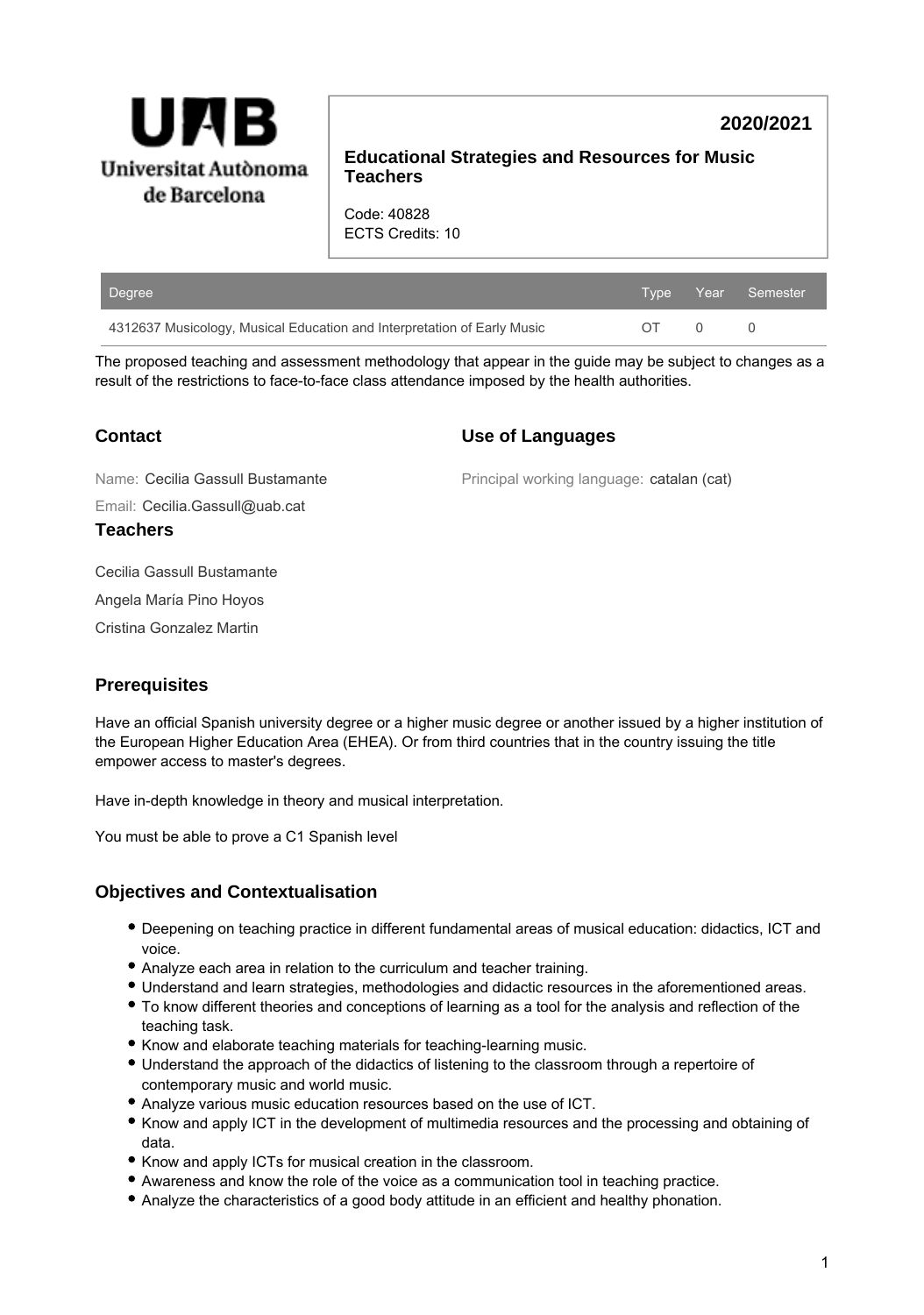• Knowing and learning resources for a broadcast and projection of the voice will make an effort, both sung and spoken

## **Competences**

- Analitzar situacions d'ensenyament i d'aprenentatge en la transmissió de coneixements i pràctiques musicals.
- Analyze music according to cultural areas and according to the social contexts in which they arise and develop by applying it to research and interpretive projects.
- Applying critical projects musicological research and interpretive projects.
- Demonstrate self-learning skills in the field of study of musicology, music education and interpretation.
- Use different user-level music software available in the market to apply them to musicological research and development projects interpretation.
- Working in interdisciplinary contexts related to musicology, music education and interpretation.

### **Learning Outcomes**

- 1. Analyze and get high quality results in the process of transmission of knowledge and musical practices
- 2. Apply critical capacity in musicological research projects and interpretive projects.
- 3. Apply the most suitable software technology for developing a certain educational project in relation to data processing and editing scores
- 4. Demonstrate self-learning skills in the field of study of musicology, music education and interpretation.
- 5. Discern the distinguishing characteristics of various musical cultures
- 6. Music systems relate to their contexts of production and reception
- 7. Use management programs most common musical documentary sources correctly in the practice of pedagogy
- 8. Working in interdisciplinary contexts related to musicology, music education and interpretation.

# **Content**

This module is based on how research in knowledge transfer has enriched and generated new and better ways of working with music and voice in the classroom. The contents of this module are structured in three blocks.

#### 1-Teaching resources

The three main competencies of music teaching will be worked on: listening, performing and creating. There will be a talk on music teaching in kindergarten and primary school. The analysis of the practice that will be carried out will lead us to reflect on the role of the three great competences of the area of music, of the material resources in the musical formation in the school and of the learning of the music through the 'listen. The knowledge of the repertoire will be carried out in interaction with the learning of methodology and didactic resources. This blog will also cover works by contemporary composers -Catalan and from around the worldand world music.

In this block of contents there will be a space to work on inclusion in the field of music teaching-learning.

2. Listening and new technologies in music learning

The work will reflect on the potential of ICT in music education, from web2 resources, multimedia materials, etc ... There will also be practical exercises for the application of specific software.

#### 3. Vocal communication

The work combines theory with practice with reference to the voice as a fundamental tool of the teacher. It is based on the conception that the whole body is the instrument of the voice and analyzes from practice the qualities of vocal sound, the foundations of good body and vocal control and its role in educational communication.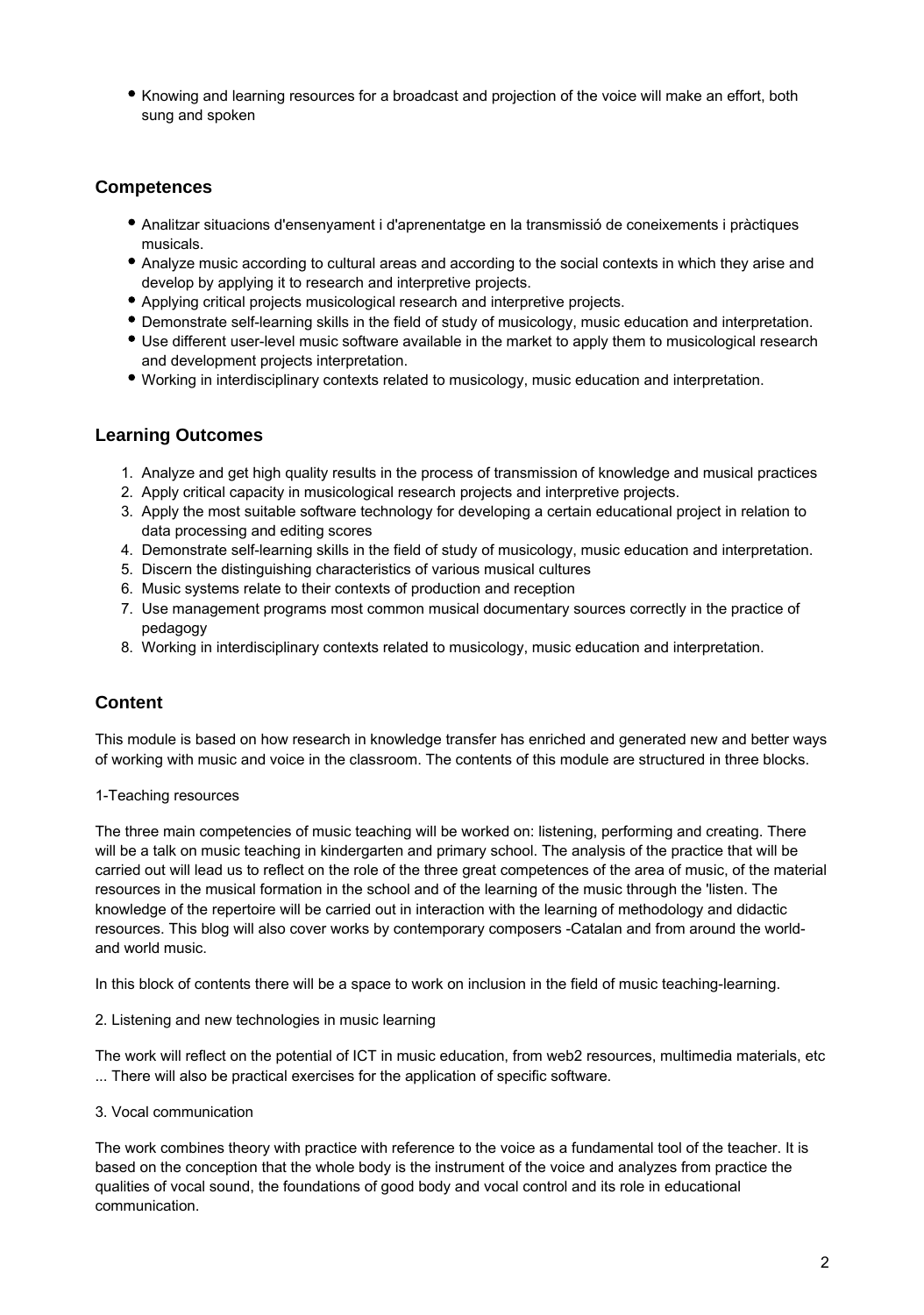# **Methodology**

The sessions will be fundamentally practical. The learning will be carried out through the own experimentation in the classroom, which will also alternate with:

Proposed, mandatory and / or optional readings. Debate and collective reflection or in small group on thematic of the program. Practical exercises on the contents of the course.

If attendance is limited, the practical activities will be adapted to be done online

## **Activities**

| <b>Title</b>                                | <b>Hours</b> | <b>ECTS</b> | <b>Learning Outcomes</b> |
|---------------------------------------------|--------------|-------------|--------------------------|
| Type: Directed                              |              |             |                          |
| Conferences and debates                     | 6.5          | 0.26        | 2, 5, 6, 8               |
| Presents with the whole group               | 57.5         | 2.3         | 2, 8                     |
| Seminars from readings                      | 17           | 0.68        | 4, 5, 6, 8, 7            |
| Type: Supervised                            |              |             |                          |
| Bibliographic reviews and document analysis | 22           | 0.88        | 4, 5, 8, 7               |
| Type: Autonomous                            |              |             |                          |
| Project design                              | 141          | 5.64        | 3, 4, 5, 8               |

### **Assessment**

When evaluating, the following will be taken into account:

- active participation in the activities of the face-to-face sessions (or by video conferencing).
- it is essential to prove attendance at a minimum of 75% of the sessions (general regulations of the Master) to pass the module.
- in order to pass the module, the three areas must have been passed: Didactics, ICT and Voice.
- in the event that the student has not submitted at least 70% of the assessment activities, the student will receive the grade of "Not assessable".
- the competence of the students in the three blocks together will be assessed through an oral presentation at the end of the module.

The tasks for the evaluation of each of the parts \* of the Module are the following:

- Didactics: Design of a didactic proposal around an audition in accordance with the didactic criteria and principles treated. Reflections on different readings.
- ICT: Use of ICT resources (questionnaires, scores, multimedia material ...) and know how to integrate in a block or in a communication platform.
- Voice: Design of a routine body-vocal preparation and performance of specific tasks derived from class work.

(\*) The final grade will be obtained according to the following percentage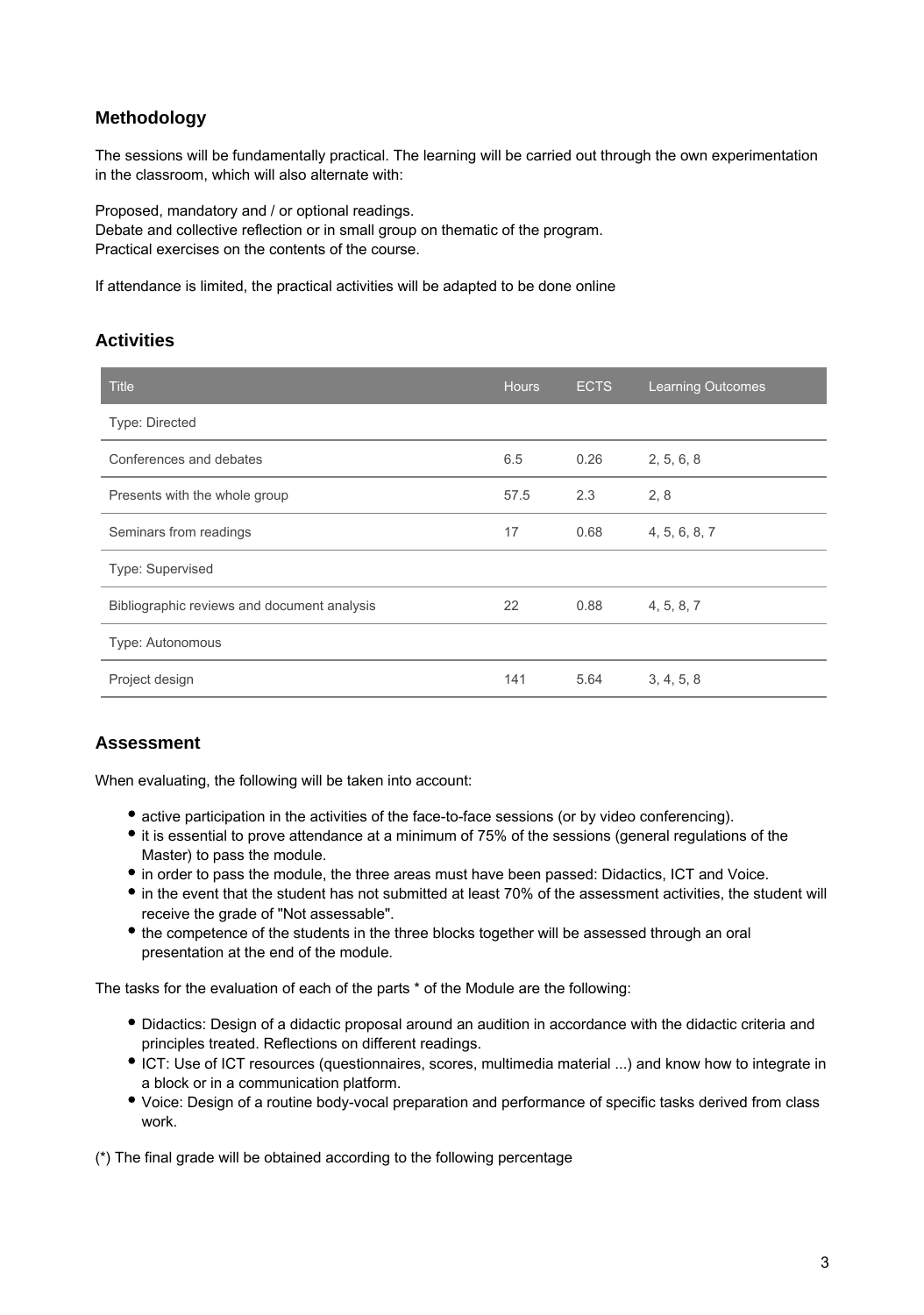Teaching of music: 50% TIC: 20% Voice: 30%

In the event of a student committing any irregularity that may lead to a significant variation in the grade awarded to an assessment activity, the student will be given a zero for this activity, regardless of any disciplinary process that may take place. In the event of several irregularities in assessment activities of the same subject, the student will be given a zero as the final grade for this subject.

| Assessmenttask                                                             | Activity                                          | Evaluation date    | Data Recovery |  |
|----------------------------------------------------------------------------|---------------------------------------------------|--------------------|---------------|--|
| Preparation didactic proposal on<br>hearing                                | Individual                                        | 28/05/21           |               |  |
| Reflections on music teaching<br>articles                                  | Individual/group                                  | 28/05/21           |               |  |
| Oral presentation using didactic<br>resources, ICT and voice<br>projection | Individual                                        | 21/05/21           |               |  |
| Creation-elaboration didactic<br>material                                  | Individual/groupl                                 | 28/05/21           |               |  |
| <b>VOICE</b>                                                               |                                                   |                    |               |  |
| Assessment task                                                            | Activity                                          | Evaluation<br>date |               |  |
| Oral presentation using didactic<br>resources, ICT and voice<br>projection | Individual                                        | 21/05/21           |               |  |
| Preparation of bodily-vocal<br>training routine                            | Individual                                        | 28/05/21           |               |  |
|                                                                            | $\ensuremath{\mathsf{T}}\ensuremath{\mathsf{IC}}$ |                    |               |  |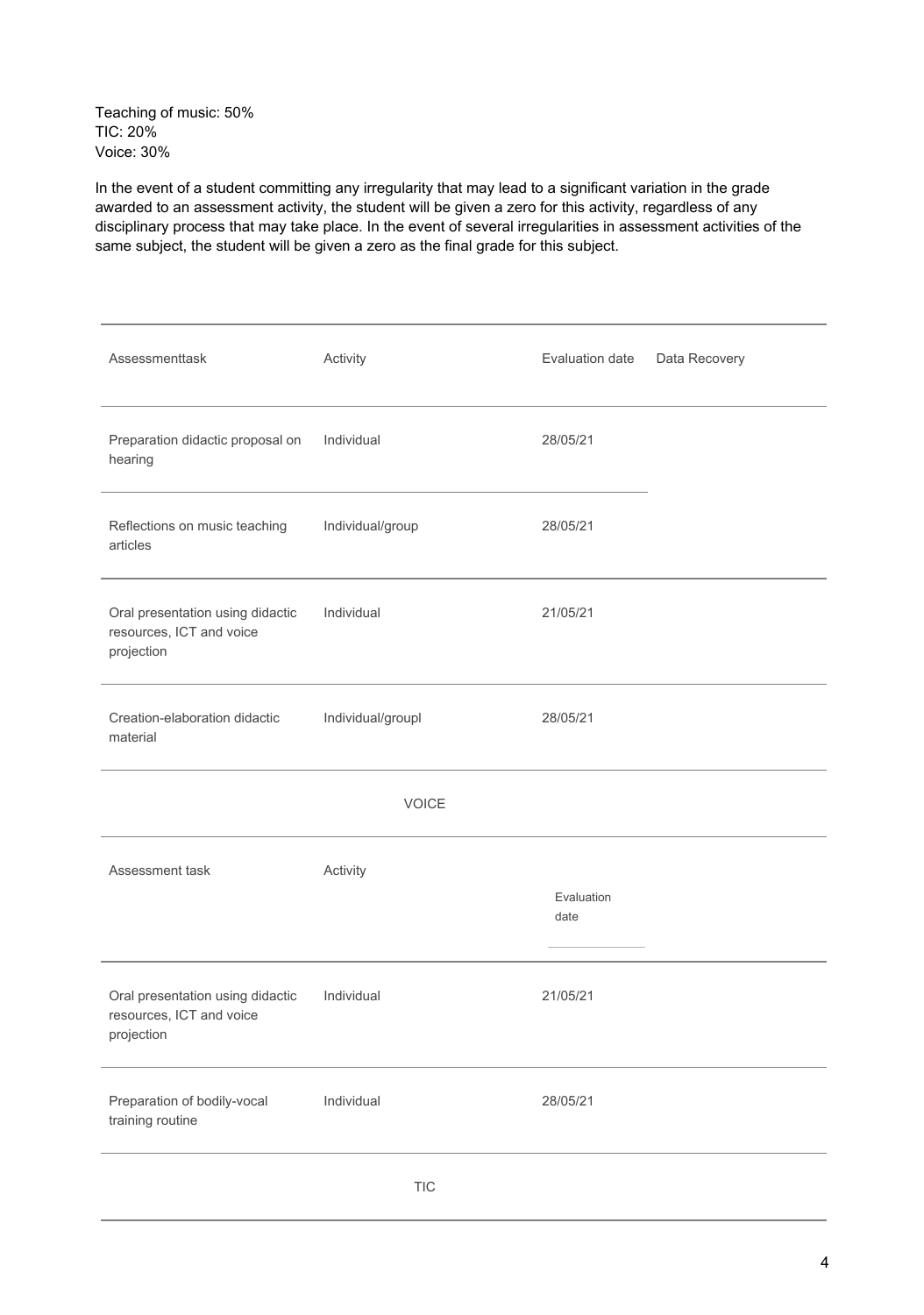| Assessment task                                                            | Activity   | Evaluation |
|----------------------------------------------------------------------------|------------|------------|
|                                                                            |            | date       |
|                                                                            |            |            |
|                                                                            |            |            |
| Oral presentation using didactic<br>resources, ICT and voice<br>projection | Individual | 21/05/21   |
| C                                                                          |            |            |
|                                                                            |            | 11/06/21   |

### **Assessment Activities**

| <b>Title</b>      | Weighting | <b>Hours</b> | <b>ECTS</b> | <b>Learning Outcomes</b> |
|-------------------|-----------|--------------|-------------|--------------------------|
| Resurces TIC      | 20        |              | 0.04        | 3, 4, 8, 7               |
| Voice comnication | 30        |              | 0.08        | 1.4                      |
| teaching music    | 50        | 3            | 0.12        | 2, 4, 5, 6, 8, 7         |

### **Bibliography**

### TEACHING MUSIC

CASAS, A. i POZO, J. I. (2008): ¿Cómo se utilizan las partituras en la enseñanza y el aprendizaje de la música? Cultura y Educación, 20 (1), 49-62.

CARRILLO, C. i VILAR, M. (2012): Las competencias profesionales del profesorado de música: opiniones de una muestra de docentes. Cultura y Educación, 24 (3): 319-335.

COLL, C.; COLOMINA, R.; ONRUBIA, J. i ROCHERA, M. J. (1992): Actividad conjunta y habla: una aproximación al estudio de los mecanismos de influencia educativa. Infancia y aprendizaje, 59, 189- 232

COLL, C., PALACIOS, J. i MARCHESI, A. (Comp.) (2004): Desarrollo psicológico y educación: psicología de la educación escolar. Madrid: Alianza Editorial.

CUBERO, R. (2005): Perspectivas constructivistas: la intersección entre el significado, la interacción y el discurso. Barcelona: Graó.

ESCOLTAR MÚSICA A L'ESCOLA: <https://sites.google.com/site/escoltarmusiques/>

GLUSCHANKOF, C. i PÉREZ-MORENO, J. (2017). La música en la educación infantil: investigación y práctica . Madrid: Dairea Ediciones.

GOETZE, M. (2000). Challenges of Performing Diverse Cultural Music. Music Educators Journal, 87 (1), p. 23-25

GÓMEZ, I. (2000): Bases teóricas de una propuesta didáctica para favorecer la comunicación en el aula. En J. JORBA, I. GÓMEZ, I A. PRAT: Hablar y escribir para aprender. Madrid: Síntesis.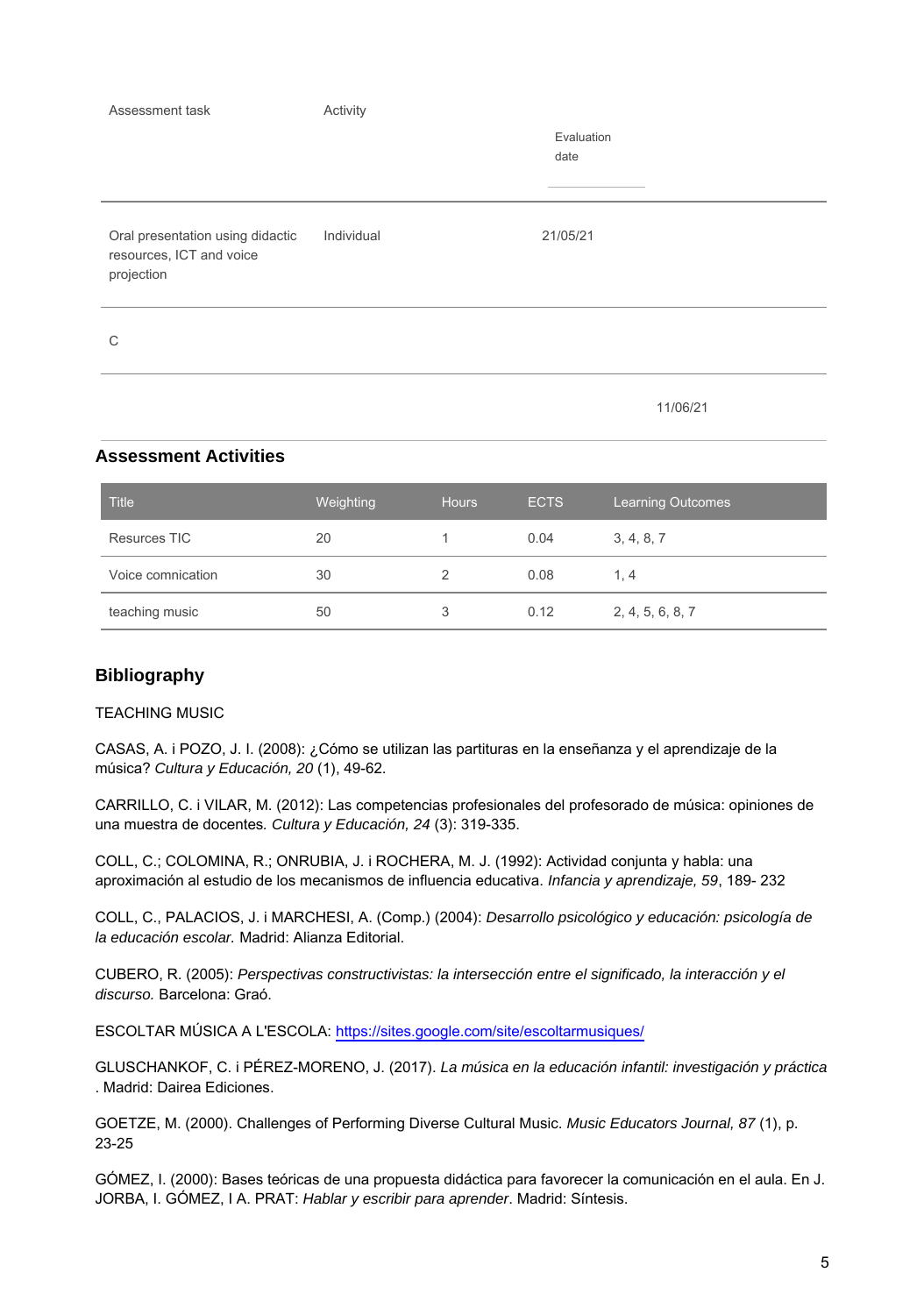LINES, D. K. (2009). La educación musical para el nuevo milenio. Madrid. Morata.

MALAGARRIGA, T. i MARTÍNEZ, M. (Eds.) (2010): Tot ho podem expressar amb música. Barcelona: Dinsic Publicacions Musicals.

MALAGARRIGA, T. i MARTÍNEZ, M. (2006): Els músics més petits: unitats didàctiques per l'alumnat de 4 i 5 anys d'escola de música (2 vol). Barcelona: Dinsic Publicacions Musicals.

MALAGARRIGA, T.; PÉREZ, J.; BALLBER, L. i ROCA, C. (2011): Tireu confits! Propostes per a fer música amb infants de 0 a 3 anys (vol I), els més petits. Barcelona: Amalgama Edicions.

MERCER, N. (2001): Palabras y mentes. Cómo usamos el lenguaje para pensar juntos. Barcelona: Paidós.

PÉREZ, J. i MALAGARRIGA, T. (2010): Materiales para hacer música en las primeras edades: ejes del triángulo formación, innovación e investigación. Revista Complutense de Educación, 21 (2), 389-403.

PINSSON, M. (2003). Écouter la musique du XXe siècle à l'école, au collège et au lycée. SCEREN. Reims

POZO, J. I. et al. (2006): Nuevas formas de pensar la enseñanza y el aprendizaje: las concepciones de profesores y alumnos. Barcelona: Graó.

SANMARTÍ, N. (2007): Evaluar para aprender. 10 ideas clave. Barcelona: Graó.

VALLS, A., CALMELL, C. (2010). La música contemporània catalana a l'escola. Barcelona. Dinsic

VIDAL, J.; DURAN, D. i VILAR, M. (2010): Aprendizaje musical con métodos de aprendizaje cooperativo. Cultura y Educación, 22 (3), 363-378.

VILADOT, L. (2012): De la poesia a la composició musical col·lectiva: una experiència a l'escola de música. Temps d'Educació, 42, 93-110.

VILADOT, L.; GÓMEZ I. i MALAGARRIGA T. (2010): Sharing Meanings in the Music Classroom. European Journal of Psychology ofEducation, 25 (1): 49-65.

VILADOT, L. i PÉREZ-MORENO, J. (2016): Pon, pon, dinerito en el bolsón: un paseo porel juego musical en la etapa infantil. Dins de EDO, M; BLANCH, S. i ANTÓN, M. (coord.). El juego en la primera infancia. Barcelona: Octaedro.

WERTSCH, J. (1988): Vygotsky y la formación social de la mente. Barcelona: Paidós.

ZARAGOZÁ, J. LL. (2009): Didáctica de la música en la educación secundaria. Competencias docentes y aprendizaje. Barcelona: Graó.

VOICE

BERTHERAT, T., BERSNTEIN, C.(1990). El cuerpo tiene sus razones. Barcelona: Paidós.

BUSTOS, I. (2007). La voz. La técnica y la Expresión. Badalona (Barcelona)

CALAIS, B (2013). Anatomía de la Voz. La liebre de marzo (Barcelona)

CALAIS, B (2006). La respiración. Anatomía para el movimiento, Vol. IV. La liebre de marzo (Barcelona)

PAIDOTRIBO MCCALLION, M. (1999): El libro de la voz. Barcelona: Urano.

Center Of Voice Disorders: www.bgsm.edu/voice Centre Roy Hart: www-elec. enst. fr/-dufourd/royhart/rhfrancais.html Cesari, U.: "Voicelabnews" www.voxneapolis.it/it\_news0497.html National Association Teachers Of Singing: www.nats.org The Voice Foundation: [www.voicefoundation.org](http://www.voicefoundation.org/)

**TIC**